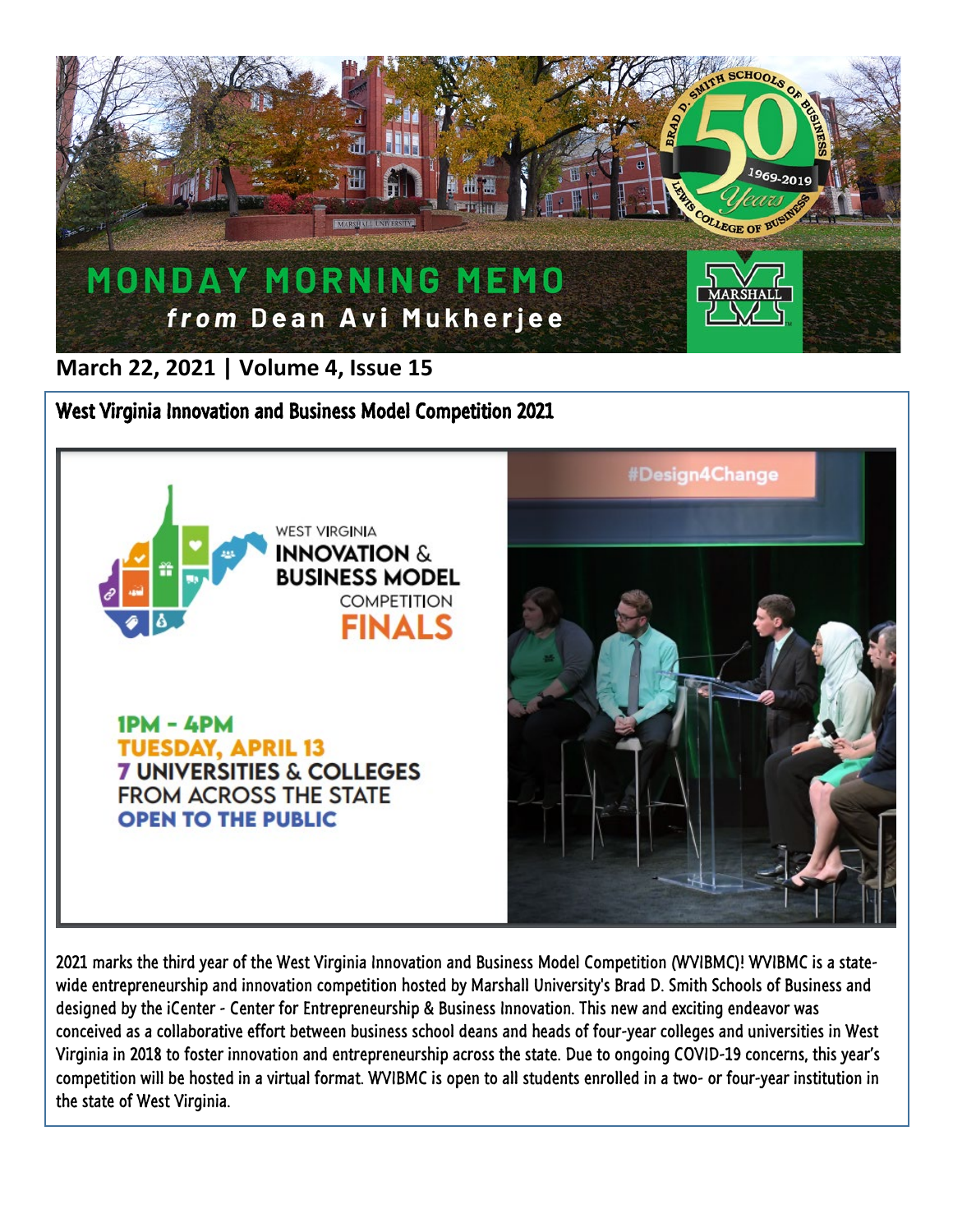

The focus of the competition is designing desirable, feasible, and viable business models that are attractive to investors. Students learn and apply a blend of entrepreneurial best practices like design thinking, business model canvas, and lean startup to identify problems, create game-changing solutions, and develop business models by testing their assumptions on real customers. They will take what they learn and either validate key assumptions or pivot and change course. WVIBMC focuses on helping college students in West Virginia find a wicked problem that they can apply their skills and strengths to solve. Using Design for Delight (D4D), Intuit's approach to design thinking, students take what they learn from real customers and either validate key assumptions or pivot and change course. The WVIBMC is passionate about giving students the mindset and tools they need to innovate high-impact businesses that will change their lives and the lives of those in the state and beyond.

Using design thinking as the theme, this student competition owes its origin to the Design for Delight event hosted by Marshall in collaboration with Intuit in 2017. The WVIBMC focuses on developing a business model as opposed to a business plan, uses a decentralized model of local competitions at each partner school leading to the final presentations, and involves faculty from across the state to spread the design thinking mantra. The idea is to develop a business model validated through customer feedback and field research. The contest rewards ventures for breaking down an idea into key business model hypotheses; testing their assumptions with customers; applying Customer Development / Lean Startup principles to make sure they refine the model for improved success; and pivoting until they have a customer-validated business model. The result is to promote new business ventures among university students to encourage innovation and building of disruptive and scalable startups.

The WVIBMC is made possible due to the generosity of the Robert E. Yancey, Sr. Entrepreneurship Endowment and Intuit. I would like to thank iCenter Director Olen York, Associate Director Tricia Ball and Executive-in-Residence Jeremy Turner for working tirelessly to bring this event to students across the state. I also appreciate the support of fellow business deans and academic leaders across the state for promoting this event among their faculty and students, and the hard work of entrepreneurship faculty members from institutions across the state who have imbibed and propagated the business model canvas to their students.

The WVIBMC website is:<https://www.marshall.edu/wvinnovates/>

This year, WVIBMC is part of the inaugural "WV Bridging Innovation Week" planned for April 12-16. "Bridging Innovation Week" features a series of virtual competitions that promote and support entrepreneurship in West Virginia. Seven distinct competitions hosted by different agencies throughout the state focus on innovative and creative business ideas of students from elementary school age to college coeds and older. Finalists in each competition compete for cash prizes.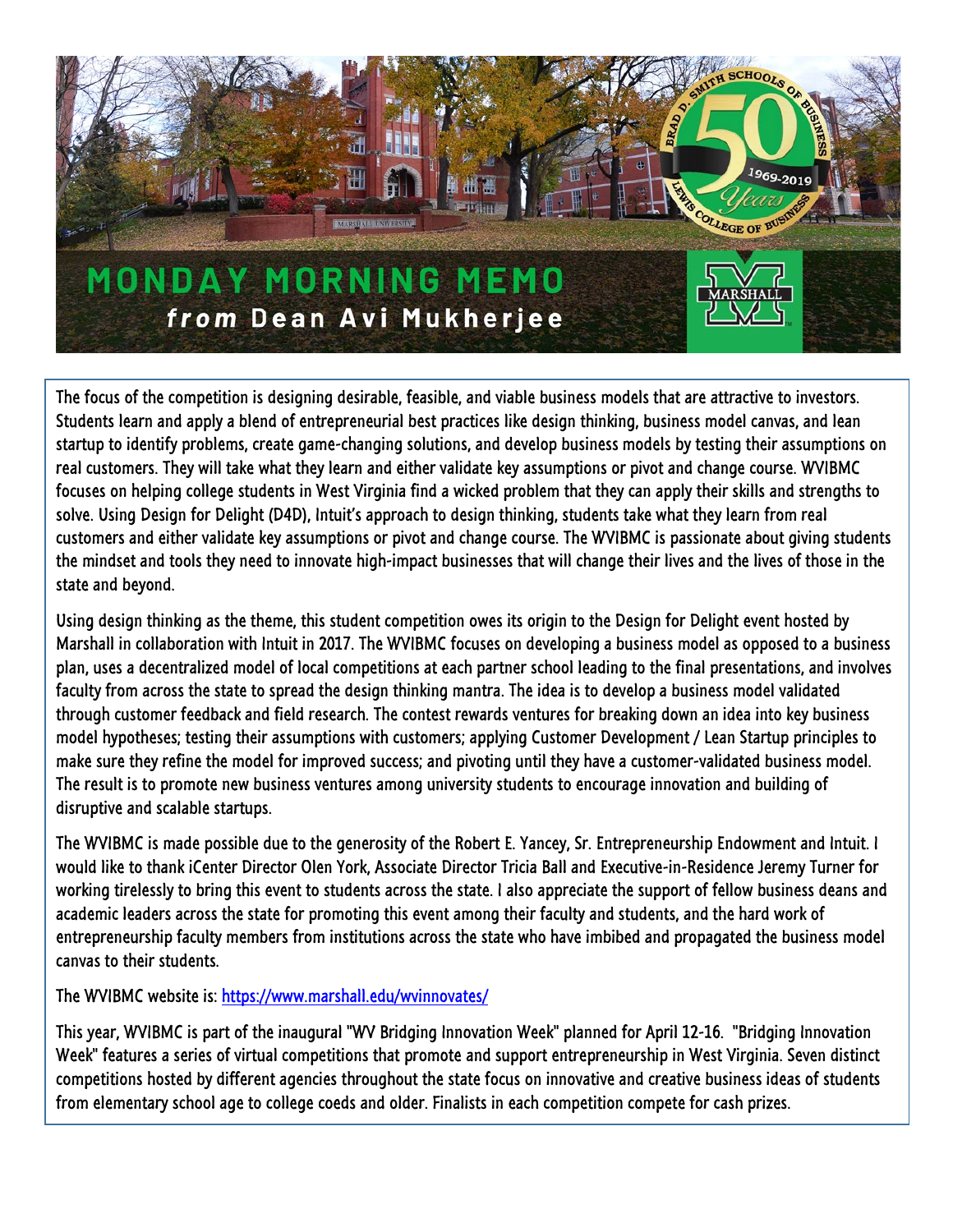

The Third Annual WV Innovation and Business Model Competition (WVIBMC) entered the pitch-competition phase at Marshall University on the evening of Tuesday, March 16. In this competition, the final four Marshall University student teams presented their new venture journey to a panel of judges via a virtual platform. At the conclusion of an inspiring, two hours of presentations and questions/answers, the team of Tommie McCartney and Isabella Schrader (Tots Anytime) walked away with the top prize and automatic entry in the Finals Event of the WVIBMC on April 13.

Tots Anytime is an early-stage revenue generating venture addressing the challenges concerning just-in-time child-care with certified child-care facilities. Evolving toward an app-based interface that allows parent/guardian to quickly inquire and secure child-care arrangements on the fly according to the staffing capabilities of the facility, Tots Anytime is already making an impact in the local community with a partnered facility.

Three other teams competed in the event including The Smart Faire (Finn Callahan) and its personal safety and alert system, BATA (McKenna Sunderland, Greg Hewitt, and Harrison Letchford) and its data collection and analysis system for small businesses, and monARCHs (Hannah Ellis) with its improved arch support inserts. Judges for the event were Tyler Brandstetter, Entrepreneur Services Coordinator at the Robert C. Byrd Institute for Advanced Flexible Manufacturing (RCBI); Skye Reymond, Senior Data Scientist at Terbium Labs; and Mya Linden, Marketing Manager at Intuit.

The Finals Event on April 13 will bring together the winners of campus qualifiers from across the state of WV to present to a panel of experienced entrepreneurs and investors. The student teams will compete for a top prize of \$3,000 and entry in the Global Business Model Competition hosted by BYU. At present, the Finals Event has teams committed from Concord, Glenville St., Alderson-Broaddus, Fairmont St., Univ. of Charleston, WVU, and Marshall. This is a participation increase relative to the first two years of the WVIBMC. The judging panel will consist of David Bland, founder, author and CEO of Precoil, Inc.; Scott Ewing of the Appalachian Investors Alliance; and Dr. Jackie Khorassani, Entrepreneurship Director/Professor at Marietta College.

Please join us in celebrating this great meeting of young minds participating in this exciting competition and fostering an important educational contribution to the entrepreneurial ecosystem within the great State of West Virginia.